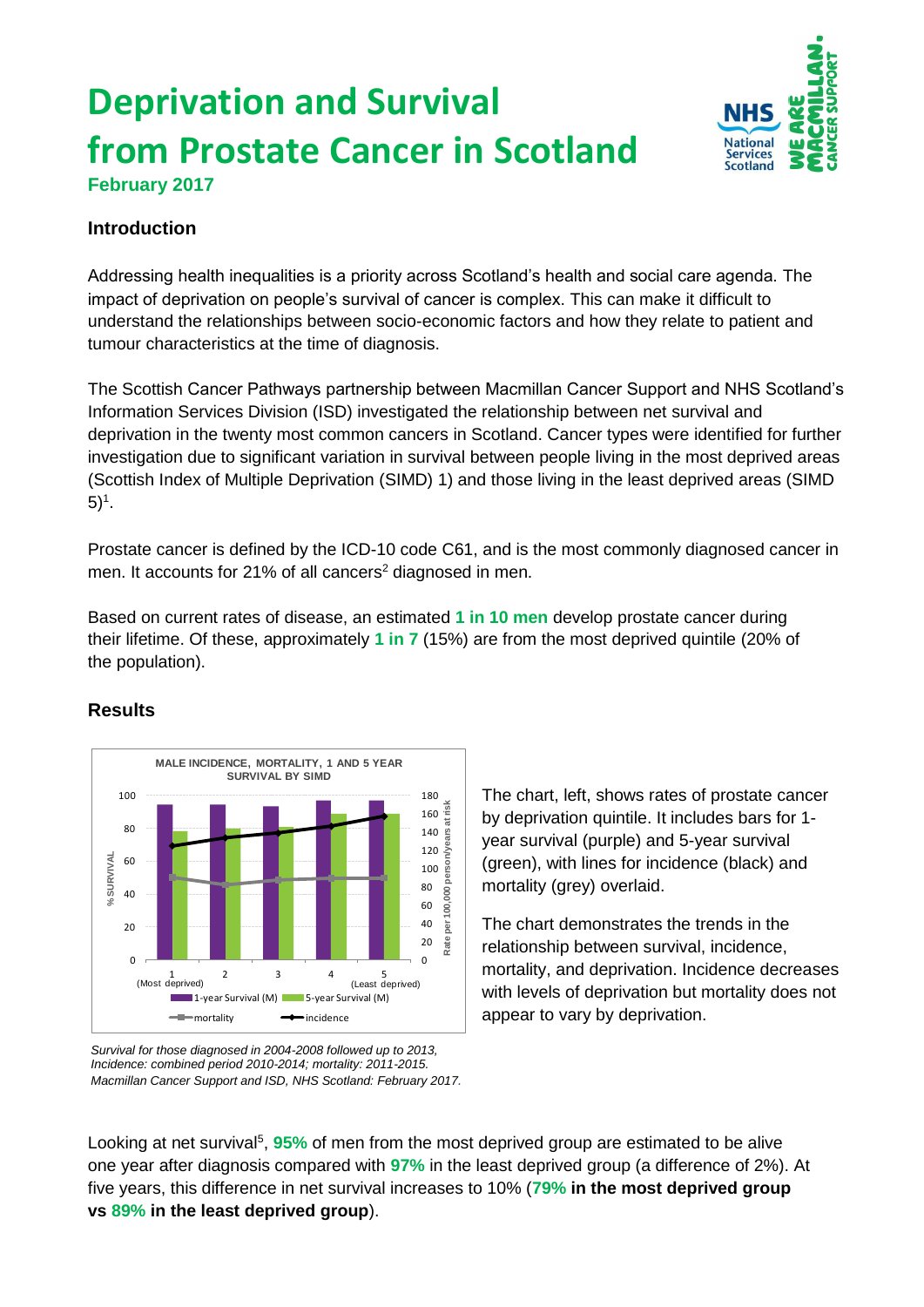By fitting a baseline model<sup>6</sup>, we can say that the excess risk of death<sup>7</sup> from prostate cancer in the most deprived group is **98%** higher than those in the least deprived group. The model indicates that, at best, the difference in excess mortality between the most and least deprived is 60%, and at worst, it could be as much as 136% (confidence interval (CI) is  $1.60 - 2.36^8$ ).

To explore why the most deprived group had a higher rate of death from prostate cancer, other factors such as patient characteristics, tumour and health service factors were added to this model<sup>9</sup>. The addition of these factors, including age, co-morbidities and Gleason score (a way to describe how aggressive a prostate cancer tumour is, and how likely it is to spread) did little to explain the higher risk of death independently. When metastases at four months is added to the model, the excess risk of death is greatly reduced.

When treatments (Surgery – Yes/No, Radiotherapy –Yes/No and Hormonal therapy – Yes/No) are added to the model to determine their impact on survival, surgery and hormonal therapy have the greatest effect of the treatments on reducing the excess risk of death between the most and least deprived.

The final model (adjusted model with treatment) in the chart below includes all the factors added during this analysis, and shows an excess risk of death of **1.21** (CI 1.02 - 1.40) which is still statistically significant. This suggests that the excess risk of death from prostate cancer is **21% higher in the most deprived** compared to the least deprived, and therefore the deprivation gap is not explained completely by the included factors.



*Macmillan Cancer Support and ISD, NHS Scotland: February 2017*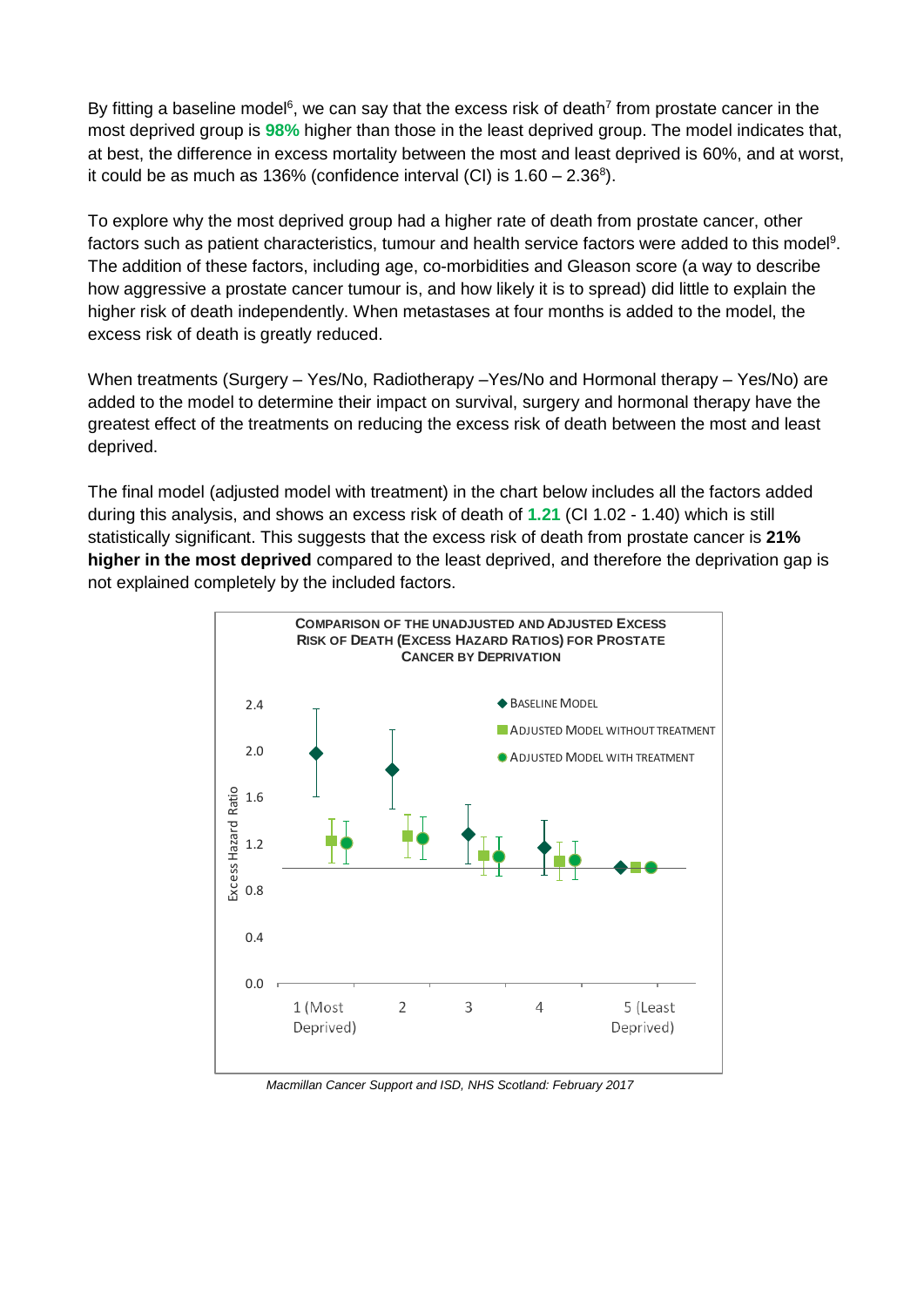#### **Implications and next steps**

In the baseline model (with no explanatory factors added), those living in the most deprived areas were found to have a 98% higher risk of death from prostate cancer than those in the least deprived areas. Metastatic disease within four months of diagnosis seemed to explain some of the deprivation-associated survival gap in prostate cancer, and this might be amenable to early diagnosis initiatives.

However, further analysis showed that even when all potential explanatory factors (see the Methods brief for further details) were added to the model, there remained some variation across the deprivation groups in survival from prostate cancer.

The remaining unexplained variation is likely to be due to factors not accounted for in the model (such as full staging information and smoking status), measurement error, and a range of other issues, such as differing expectations of health services and support. To further reduce health inequalities, we need to better understand the factors at play not included in this model and their impact on survival.

Further work across health and social care partners is warranted to:

- achieve earlier diagnosis, where possible
- investigate other factors, such as smoking, that may contribute to the gap in survival between the least and most deprived
- widen the reach and action on public health messages

Through partnership-working and engagement, evidence-based action can help to influence policies that reduce health inequalities and improve equity and access of services and support for people living with cancer.

#### **Notes**

<sup>1</sup> Scottish Index of Multiple Deprivation 2009.

2 In calculating all cancers in Scotland, non-melanoma skin cancer has been excluded.

<sup>3</sup> Linear test for trend (Poisson regression) for both incidence and mortality rates by deprivation – source ISD website (http://www.isdscotland.org/Health-Topics/Cancer/Cancer-Statistics/Male-Genital-Organs/#prostate).

4 Incidence and mortality rates presented are age-standardised.

<sup>5</sup> Considered as a person's survival from the cancer of interest (eg prostate cancer) after adjustment for other causes of death. This is age-standardised to allow comparisons across different populations which may have differing population structures

<sup>6</sup> A baseline model compares the excess risk of death by deprivation groups only with no other factors included. The adjusted model has the other factors added in (as detailed in the table) so the effects of these other factors can be compared relative to the baseline. For more details about the models, please consult the Methods and Technical Reports links to be included).

 $<sup>7</sup>$  Excess risk of death (excess mortality) is a way of measuring how many deaths are caused by a</sup> specific disease within a given population. It shows the number of extra deaths which occurred over and above the number that would be predicted in the absence of that disease.

<sup>8</sup> A Confidence Interval (CI) gives an indication of the amount of variability around the estimate. The wider the CI, the less robust the estimate. On the risk of death chart shown above, if the CI lines cross the horizontal line at 1.0 then this suggests that the result is not statistically significant in comparison with the